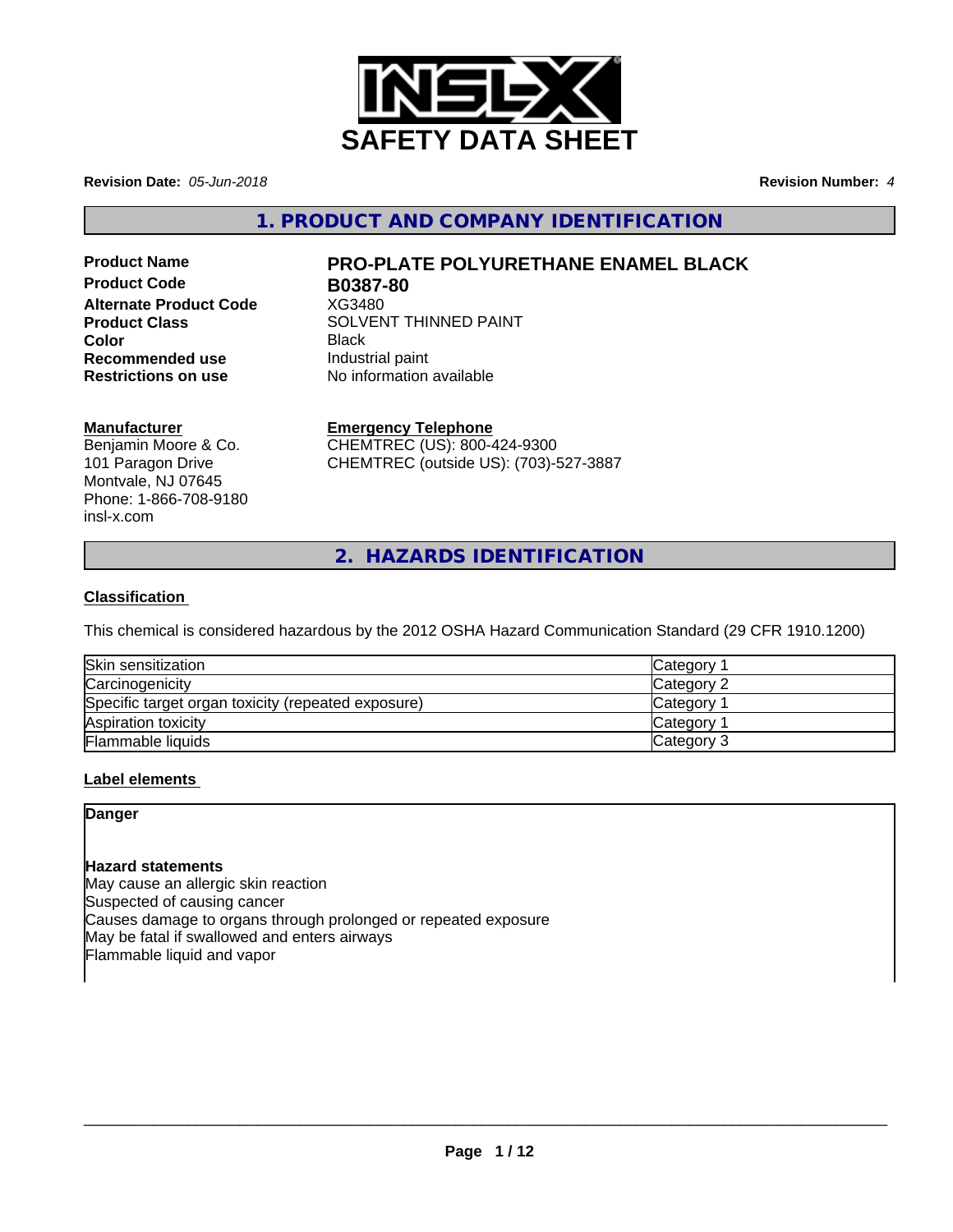# \_\_\_\_\_\_\_\_\_\_\_\_\_\_\_\_\_\_\_\_\_\_\_\_\_\_\_\_\_\_\_\_\_\_\_\_\_\_\_\_\_\_\_\_\_\_\_\_\_\_\_\_\_\_\_\_\_\_\_\_\_\_\_\_\_\_\_\_\_\_\_\_\_\_\_\_\_\_\_\_\_\_\_\_\_\_\_\_\_\_\_\_\_ B0387-80 - **PRO-PLATE POLYURETHANE ENAMEL BLACK**



**Appearance** liquid

**Odor** solvent

## **Precautionary Statements - Prevention**

Obtain special instructions before use Do not handle until all safety precautions have been read and understood Use personal protective equipment as required Contaminated work clothing should not be allowed out of the workplace Wear protective gloves Do not breathe dust/fume/gas/mist/vapors/spray Wash face, hands and any exposed skin thoroughly after handling Do not eat, drink or smoke when using this product Keep away from heat, hot surfaces, sparks, open flames and other ignition sources. No smoking Keep container tightly closed Ground/bond container and receiving equipment Use explosion-proof electrical/ventilating/lighting/equipment Use only non-sparking tools Take precautionary measures against static discharge

#### **Precautionary Statements - Response**

IF exposed or concerned: Get medical advice/attention **Skin** If skin irritation or rash occurs: Get medical advice/attention Wash contaminated clothing before reuse IF ON SKIN (or hair): Remove/Take off immediately all contaminated clothing. Rinse skin with water/shower **Ingestion** IF SWALLOWED: Immediately call a POISON CENTER or doctor/physician Do NOT induce vomiting **Fire** In case of fire: Use CO2, dry chemical, or foam for extinction

#### **Precautionary Statements - Storage**

Store locked up Store in a well-ventilated place. Keep cool

#### **Precautionary Statements - Disposal**

Dispose of contents/container to an approved waste disposal plant

#### **Hazards not otherwise classified (HNOC)**

Rags, steel wool or waste soaked with this product may spontaneously catch fire if improperly discarded

#### **Other information**

No information available

#### **Other hazards**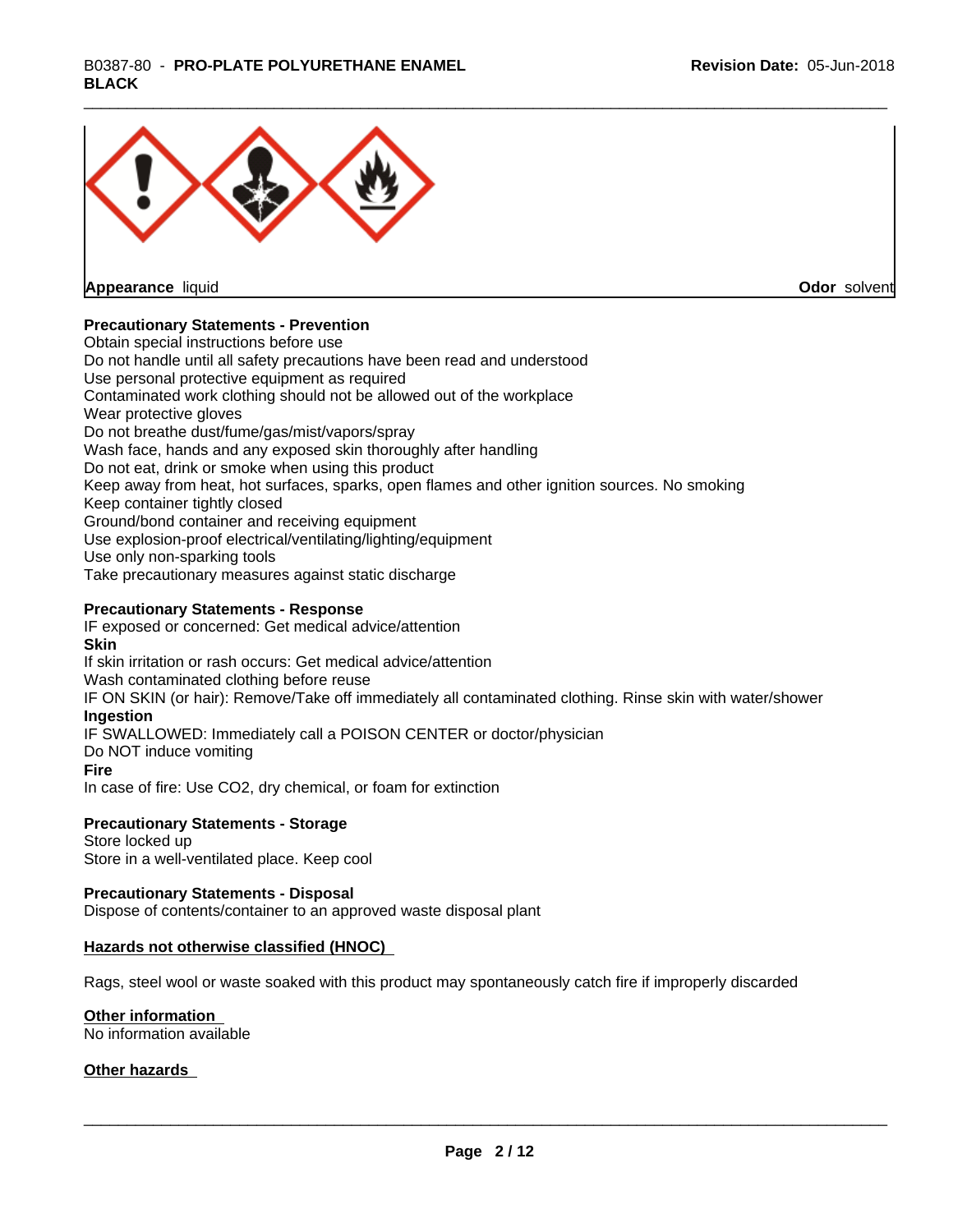**CAUTION:** All floor coatings may become slippery when wet. Where non-skid characteristics are desired, a small amount of clean sand may be added. Stir often during application.

# **3. COMPOSITION/INFORMATION ON INGREDIENTS**

| <b>Chemical name</b>                         | <b>CAS No.</b> | Weight-% |
|----------------------------------------------|----------------|----------|
| Stoddard solvent                             | 8052-41-3      | 30       |
| Limestone                                    | 1317-65-3      | 15       |
| Kaolin                                       | 1332-58-7      | 10       |
| Solvent naphtha, petroleum, light aromatic   | 64742-95-6     |          |
| 1,2,4-Trimethylbenzene                       | 95-63-6        |          |
| Solvent naphtha, petroleum, medium aliphatic | 64742-88-7     |          |
| Carbon black                                 | 1333-86-4      |          |
| Cobalt bis(2-ethylhexanoate)                 | 136-52-7       | 0.5      |
| Methyl ethyl ketoxime                        | $96 - 29 - 7$  | 0.5      |
| Ethyl benzene                                | $100 - 41 - 4$ | 0.5      |
| Titanium dioxide                             | 13463-67-7     | 0.5      |

|                                                  | 4. FIRST AID MEASURES                                                                                                                                                                                                               |
|--------------------------------------------------|-------------------------------------------------------------------------------------------------------------------------------------------------------------------------------------------------------------------------------------|
| <b>General Advice</b>                            | If symptoms persist, call a physician. Show this safety data sheet to the doctor in<br>attendance.                                                                                                                                  |
| <b>Eye Contact</b>                               | Immediately flush with plenty of water. After initial flushing, remove any contact<br>lenses and continue flushing for at least 15 minutes. Keep eye wide open while<br>rinsing. If symptoms persist, call a physician.             |
| <b>Skin Contact</b>                              | Wash off immediately with soap and plenty of water while removing all<br>contaminated clothes and shoes. If skin irritation persists, call a physician. Wash<br>clothing before reuse. Destroy contaminated articles such as shoes. |
| <b>Inhalation</b>                                | Move to fresh air. If symptoms persist, call a physician.<br>If not breathing, give artificial respiration. Call a physician immediately.                                                                                           |
| Ingestion                                        | Clean mouth with water and afterwards drink plenty of water. Do not induce<br>vomiting without medical advice. Never give anything by mouth to an unconscious<br>person. Consult a physician.                                       |
| <b>Protection Of First-Aiders</b>                | Use personal protective equipment.                                                                                                                                                                                                  |
| <b>Most Important</b><br><b>Symptoms/Effects</b> | May cause allergic skin reaction.                                                                                                                                                                                                   |
| <b>Notes To Physician</b>                        | Treat symptomatically.                                                                                                                                                                                                              |
|                                                  |                                                                                                                                                                                                                                     |

**5. FIRE-FIGHTING MEASURES**

| <b>Suitable Extinguishing Media</b>             | Foam, dry powder or water. Use extinguishing measures<br>that are appropriate to local circumstances and the<br>surrounding environment. |
|-------------------------------------------------|------------------------------------------------------------------------------------------------------------------------------------------|
| <b>Protective Equipment And Precautions For</b> | As in any fire, wear self-contained breathing apparatus                                                                                  |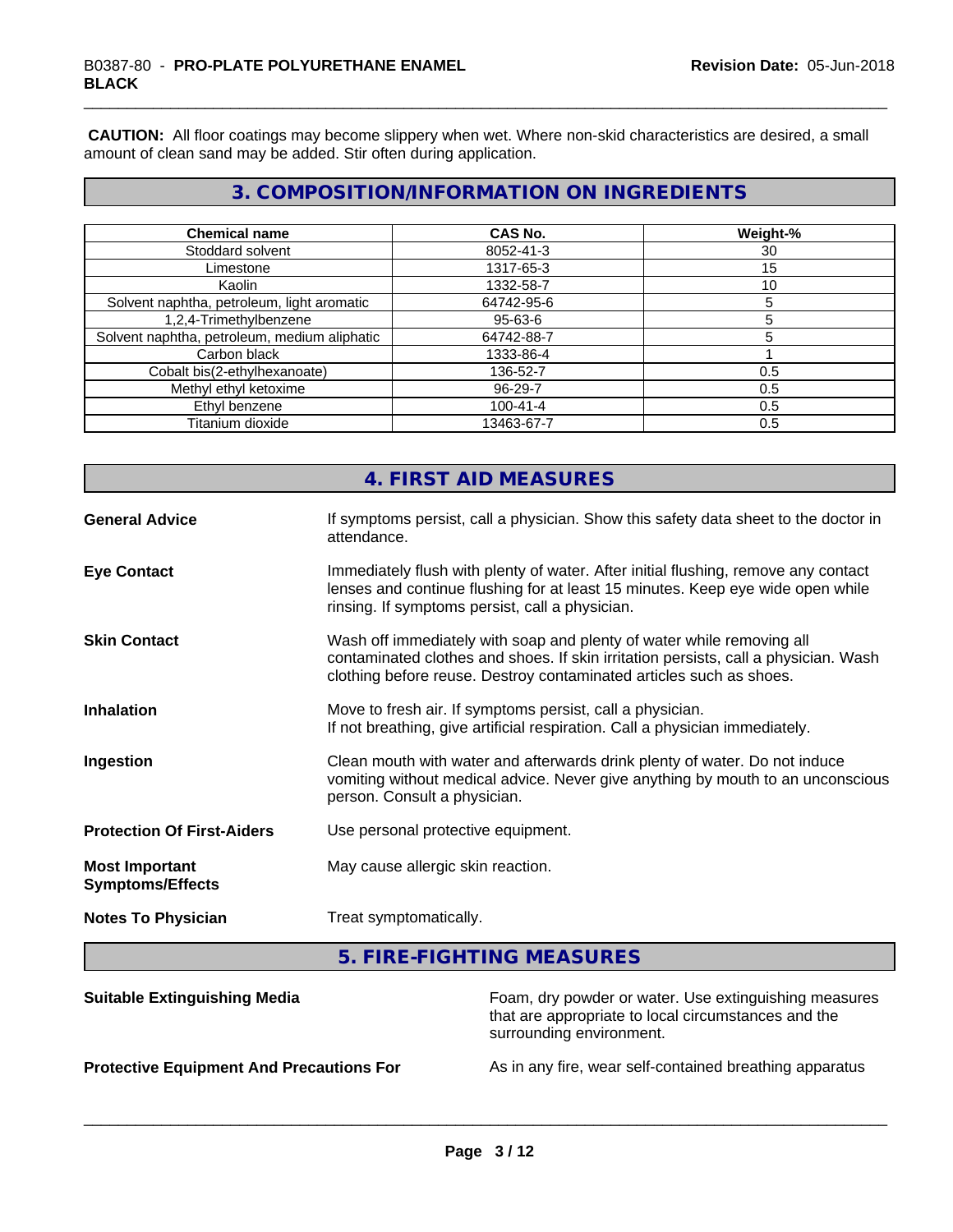| <b>Firefighters</b>                                                              | pressure-demand, MSHA/NIOSH (approved or equivalent)<br>and full protective gear.                                                                                                                                                                      |
|----------------------------------------------------------------------------------|--------------------------------------------------------------------------------------------------------------------------------------------------------------------------------------------------------------------------------------------------------|
| <b>Specific Hazards Arising From The Chemical</b>                                | Combustible material. Closed containers may rupture if<br>exposed to fire or extreme heat. Keep product and empty<br>container away from heat and sources of ignition. Thermal<br>decomposition can lead to release of irritating gases and<br>vapors. |
| <b>Sensitivity To Mechanical Impact</b>                                          | No.                                                                                                                                                                                                                                                    |
| <b>Sensitivity To Static Discharge</b>                                           | Yes                                                                                                                                                                                                                                                    |
| <b>Flash Point Data</b><br>Flash Point (°F)<br>Flash Point (°C)<br><b>Method</b> | 104<br>40<br><b>PMCC</b>                                                                                                                                                                                                                               |
| <b>Flammability Limits In Air</b>                                                |                                                                                                                                                                                                                                                        |
| Lower flammability limit:<br><b>Upper flammability limit:</b>                    | Not available<br>Not available                                                                                                                                                                                                                         |
| Flammability: 2<br><b>NFPA</b><br>Health: 1                                      | <b>Instability: 0</b><br><b>Special: Not Applicable</b>                                                                                                                                                                                                |
| <b>NFPA Legend</b><br>0 - Not Hazardous                                          |                                                                                                                                                                                                                                                        |

- 
- 1 Slightly
- 2 Moderate
- 3 High

г

4 - Severe

*The ratings assigned are only suggested ratings, the contractor/employer has ultimate responsibilities for NFPA ratings where this system is used.*

*Additional information regarding the NFPA rating system is available from the National Fire Protection Agency (NFPA) at www.nfpa.org.*

|                                  | 6. ACCIDENTAL RELEASE MEASURES                                                                                                                                                                                                                                                                             |
|----------------------------------|------------------------------------------------------------------------------------------------------------------------------------------------------------------------------------------------------------------------------------------------------------------------------------------------------------|
| <b>Personal Precautions</b>      | Use personal protective equipment. Remove all sources of ignition.                                                                                                                                                                                                                                         |
| <b>Other Information</b>         | Prevent further leakage or spillage if safe to do so. Do not allow material to<br>contaminate ground water system. Prevent product from entering drains. Do not<br>flush into surface water or sanitary sewer system. Local authorities should be<br>advised if significant spillages cannot be contained. |
| <b>Environmental precautions</b> | See Section 12 for additional Ecological Information.                                                                                                                                                                                                                                                      |
| <b>Methods for Cleaning Up</b>   | Dam up. Soak up with inert absorbent material. Pick up and transfer to properly<br>labeled containers. Clean contaminated surface thoroughly.                                                                                                                                                              |
|                                  | 7. HANDLING AND STORAGE                                                                                                                                                                                                                                                                                    |
| <b>Handling</b>                  | Use only in area provided with appropriate exhaust ventilation. Do not breathe                                                                                                                                                                                                                             |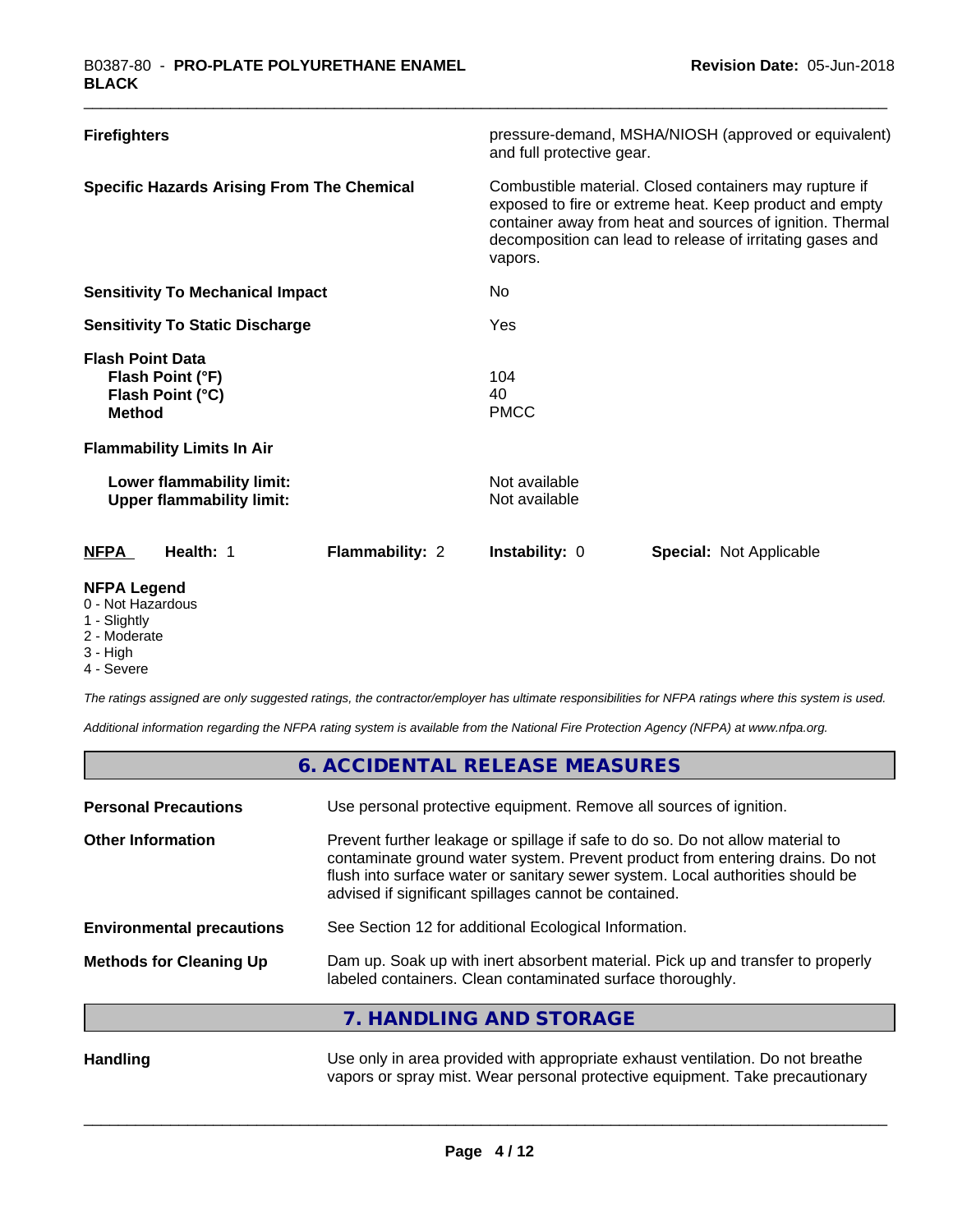measures against static discharges. To avoid ignition of vapors by static electricity discharge, all metal parts of the equipment must be grounded. Keep away from open flames, hot surfaces and sources of ignition.

#### **Storage** Keep containers tightly closed in a dry, cool and well-ventilated place. Keep away from heat. Keep away from open flames, hot surfaces and sources of ignition. Keep in properly labeled containers. Keep out of the reach of children.

 **DANGER** - Rags, steel wool or waste soaked with this product may spontaneously catch fire if improperly discarded. Immediately after use, place rags, steel wool or waste in a sealed water-filled metal container.

**Incompatible Materials** Incompatible with strong acids and bases and strong oxidizing agents.

# **8. EXPOSURE CONTROLS / PERSONAL PROTECTION**

#### **Exposure Limits**

| <b>Chemical name</b> | <b>ACGIH TLV</b>            | <b>OSHA PEL</b>                               |
|----------------------|-----------------------------|-----------------------------------------------|
| Stoddard solvent     | 100 ppm - TWA               | 500 ppm - TWA<br>2900 mg/m <sup>3</sup> - TWA |
| Limestone            | N/E                         | 15 mg/m $3$ - TWA<br>$5 \text{ mg/m}^3$ - TWA |
| Kaolin               | 2 mg/m <sup>3</sup> - TWA   | 15 mg/m $3$ - TWA<br>$5 \text{ mg/m}^3$ - TWA |
| Carbon black         | $3$ mg/m <sup>3</sup> - TWA | $3.5 \text{ mg/m}^3$ - TWA                    |
| Ethyl benzene        | 20 ppm - TWA                | 100 ppm - TWA<br>435 mg/m $3$ - TWA           |
| Titanium dioxide     | 10 mg/m <sup>3</sup> - TWA  | 15 mg/m $3$ - TWA                             |

#### **Legend**

ACGIH - American Conference of Governmental Industrial Hygienists Exposure Limits OSHA - Occupational Safety & Health Administration Exposure Limits N/E - Not Established

**Engineering Measures** Ensure adequate ventilation, especially in confined areas.

#### **Personal Protective Equipment**

| <b>Eye/Face Protection</b><br><b>Skin Protection</b><br><b>Respiratory Protection</b> | Safety glasses with side-shields.<br>Long sleeved clothing. Protective gloves.<br>In operations where exposure limits are exceeded, use a NIOSH approved<br>respirator that has been selected by a technically qualified person for the specific<br>work conditions. When spraying the product or applying in confined areas, wear a<br>NIOSH approved respirator specified for paint spray or organic vapors. |
|---------------------------------------------------------------------------------------|----------------------------------------------------------------------------------------------------------------------------------------------------------------------------------------------------------------------------------------------------------------------------------------------------------------------------------------------------------------------------------------------------------------|
| <b>Hygiene Measures</b>                                                               | Avoid contact with skin, eyes and clothing. Remove and wash contaminated<br>clothing before re-use. Wash thoroughly after handling. When using do not eat,<br>drink or smoke.                                                                                                                                                                                                                                  |
|                                                                                       |                                                                                                                                                                                                                                                                                                                                                                                                                |

# **9. PHYSICAL AND CHEMICAL PROPERTIES**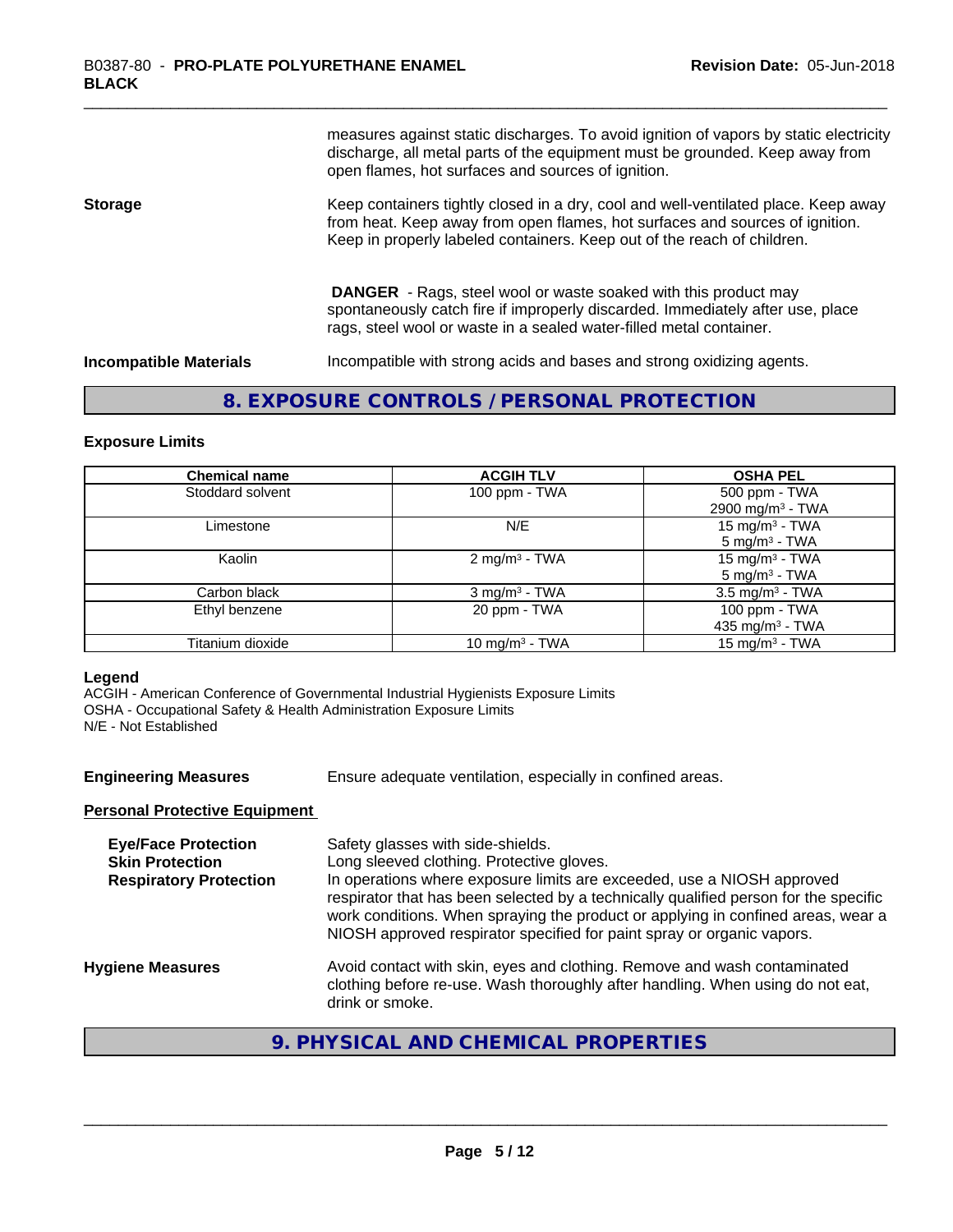**Appearance** liquid **Odor** liquid **Contract Contract Contract Contract Contract Contract Contract Contract Contract Contract Contract Contract Contract Contract Contract Contract Contract Contract Contract Contract Contrac Odor** solvent **Odor Threshold** No information available **Density (Ibs/gal)** 8.75 - 8.85<br> **Specific Gravity** 8.75 - 8.85 **Specific Gravity**<br>pH **pH**<br>
Viscosity (cps) The Contract of the Contract of No information available<br>
No information available **Solubility(ies)** No information available in the solution of the solution of the solution available in the solution of the solution of the solution of the solution of the solution of the solution of the solution of the so **Water solubility** No information available **Evaporation Rate No information available No information available Vapor pressure @20 °C (kPa)** No information available **Vapor density No information available No** information available **Wt. % Solids** 65 - 75 **Vol. % Solids** 50 - 60<br> **Wt. % Volatiles** 25 - 35 Wt. % Volatiles **Vol. % Volatiles** 40 - 50 **VOC Regulatory Limit (g/L)** <340 **Boiling Point (°F)** 279 **Boiling Point (°C)** 137<br> **Preezing Point (°F)** No interval 137 **Freezing Point (°C)** The state of the Monometer of Noinformation available **Flash Point (°F)** 104 **Flash Point (°C)** 40 **Method** PMCC **Flammability (solid, gas)**<br> **Commability limit:**<br>
Upper flammability limit:<br>
Wo information available **Upper flammability limit: Lower flammability limit:** No information available **Lower** flammability limit: **Autoignition Temperature (°F)** No information available **Autoignition Temperature (°C)** No information available **Decomposition Temperature (°F)** No information available **Decomposition Temperature (°C)** No information available **Partition coefficient** No information available

**Viscosity (cps)** No information available **No information available** 

# **10. STABILITY AND REACTIVITY**

| <b>Reactivity</b>                         | Not Applicable                                                                           |
|-------------------------------------------|------------------------------------------------------------------------------------------|
| <b>Chemical Stability</b>                 | Stable under normal conditions. Hazardous polymerisation<br>does not occur.              |
| <b>Conditions to avoid</b>                | Keep away from open flames, hot surfaces, static<br>electricity and sources of ignition. |
| <b>Incompatible Materials</b>             | Incompatible with strong acids and bases and strong<br>oxidizing agents.                 |
| <b>Hazardous Decomposition Products</b>   | Thermal decomposition can lead to release of irritating<br>gases and vapors.             |
| <b>Possibility of hazardous reactions</b> | None under normal conditions of use.                                                     |

# **11. TOXICOLOGICAL INFORMATION**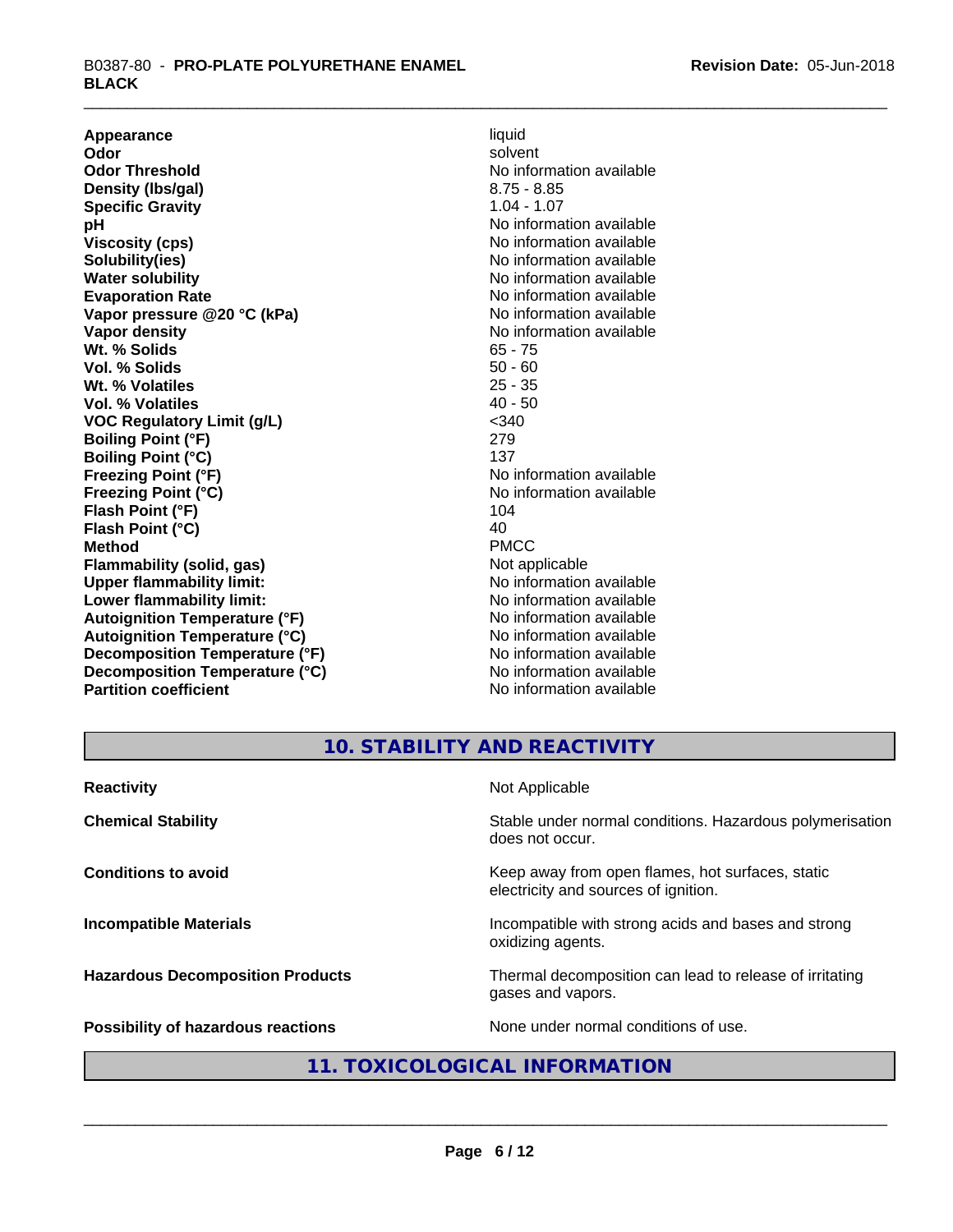| <b>Product Information</b>                              |                                                                                                                                                                                                                                      |
|---------------------------------------------------------|--------------------------------------------------------------------------------------------------------------------------------------------------------------------------------------------------------------------------------------|
| Information on likely routes of exposure                |                                                                                                                                                                                                                                      |
| <b>Principal Routes of Exposure</b>                     | Eye contact, skin contact and inhalation.                                                                                                                                                                                            |
| <b>Acute Toxicity</b>                                   |                                                                                                                                                                                                                                      |
| <b>Product Information</b>                              | Repeated or prolonged exposure to organic solvents may lead to permanent brain<br>and nervous system damage. Intentional misuse by deliberately concentrating and<br>inhaling vapors may be harmful or fatal.                        |
|                                                         | Symptoms related to the physical, chemical and toxicological characteristics                                                                                                                                                         |
| <b>Symptoms</b>                                         | No information available.                                                                                                                                                                                                            |
|                                                         | Delayed and immediate effects as well as chronic effects from short and long-term exposure                                                                                                                                           |
| Eye contact<br><b>Skin contact</b>                      | Contact with eyes may cause irritation.<br>May cause skin irritation and/or dermatitis. Prolonged skin contact may defat the<br>skin and produce dermatitis.                                                                         |
| Ingestion                                               | Ingestion may cause irritation to mucous membranes. Small amounts of this<br>product aspirated into the respiratory system during ingestion or vomiting may<br>cause mild to severe pulmonary injury, possibly progressing to death. |
| <b>Inhalation</b>                                       | High vapor / aerosol concentrations are irritating to the eyes, nose, throat and<br>lungs and may cause headaches, dizziness, drowsiness, unconsciousness, and<br>other central nervous system effects.                              |
| <b>Sensitization</b>                                    | May cause an allergic skin reaction.                                                                                                                                                                                                 |
| <b>Neurological Effects</b>                             | No information available.                                                                                                                                                                                                            |
| <b>Mutagenic Effects</b><br><b>Reproductive Effects</b> | No information available.<br>No information available.                                                                                                                                                                               |
| <b>Developmental Effects</b>                            | No information available.                                                                                                                                                                                                            |
| <b>Target organ effects</b>                             | No information available.                                                                                                                                                                                                            |
| STOT - repeated exposure                                | Causes damage to organs through prolonged or repeated exposure if inhaled.                                                                                                                                                           |
| <b>STOT - single exposure</b>                           | No information available.                                                                                                                                                                                                            |
| Other adverse effects                                   | No information available.                                                                                                                                                                                                            |
| <b>Aspiration Hazard</b>                                | May be harmful if swallowed and enters airways. Small amounts of this product<br>aspirated into the respiratory system during ingestion or vomiting may cause mild<br>to severe pulmonary injury, possibly progressing to death.     |

#### **Numerical measures of toxicity**

**The following values are calculated based on chapter 3.1 of the GHS document**

| ATEmix (oral)                        | 176350      |
|--------------------------------------|-------------|
| <b>ATEmix (dermal)</b>               | 58787 mg/kg |
| <b>ATEmix (inhalation-dust/mist)</b> | 132.3 mg/L  |

#### **Component Information**

#### **Acute Toxicity**

Stoddard solvent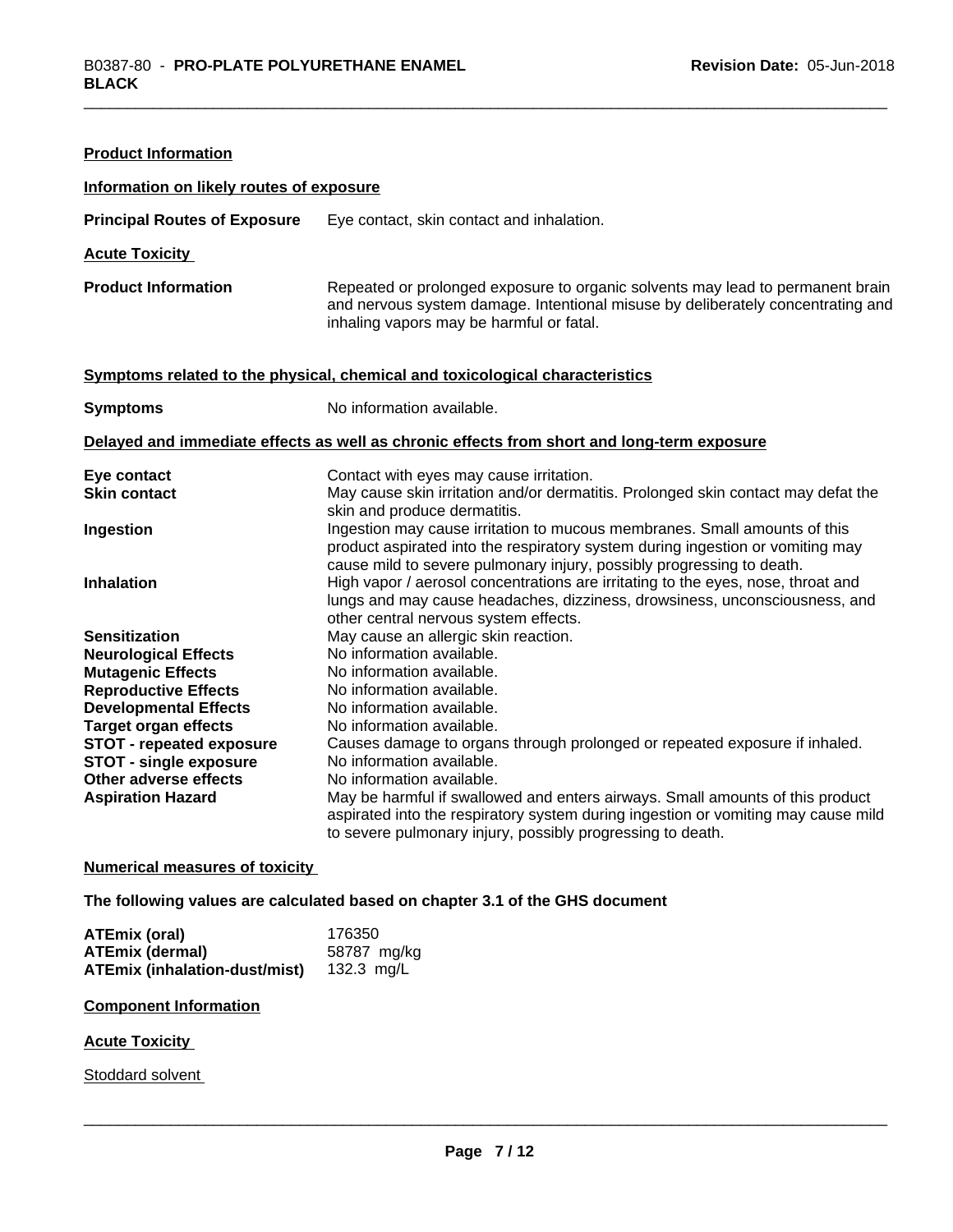LD50 Oral: > 5,000 mg/kg (Rat) LD50 Dermal: > 3160 mg/kg (Rabbit) LC50 Inhalation (Vapor): > 6.1 mg/L (Rat) Kaolin LD50 Oral: > 5000 mg/kg (Rat) Solvent naphtha, petroleum, light aromatic LD50 Oral: 8400 mg/kg (Rat) 1,2,4-Trimethylbenzene LD50 Oral: 5000 mg/kg (Rat) LC50 Inhalation (Vapor): 18000 mg/m<sup>3</sup> (Rat, 4 hr.) Solvent naphtha, petroleum, medium aliphatic LD50 Oral: > 6240 mg/kg (Rat) LD50 Dermal: > 3120 mg/kg (Rabbit) LC50 Inhalation (Vapor): 1400 ppm (Rat, 4 hr.) Carbon black LD50 Oral: > 15400 mg/kg (Rat) LD50 Dermal: > 3000 mg/kg (Rabbit) Methyl ethyl ketoxime LD50 Oral: 930 mg/kg (Rat) LD50 Dermal: 200 µL/kg (Rabbit) LC50 Inhalation (Vapor): > 4.8 mg/L (Rat) Ethyl benzene LD50 Oral: mg/kg (Rat) LD50 Dermal: > mg/kg (Rabbit) LC50 Inhalation (Vapor): mg/m<sup>3</sup> (Rat, 2 hr.) Titanium dioxide LD50 Oral: > 10000 mg/kg (Rat)

# **Carcinogenicity**

*The information below indicateswhether each agency has listed any ingredient as a carcinogen:.*

| <b>Chemical name</b>         | <b>IARC</b>         | <b>NTP</b> | <b>OSHA</b> |
|------------------------------|---------------------|------------|-------------|
|                              | 2B - Possible Human |            | Listed      |
| Carbon black                 | Carcinogen          |            |             |
|                              | 2B - Possible Human |            | Listed      |
| Cobalt bis(2-ethylhexanoate) | Carcinogen          |            |             |
|                              | 2B - Possible Human |            | Listed      |
| Ethyl benzene                | Carcinogen          |            |             |
|                              | 2B - Possible Human |            | Listed      |
| Titanium dioxide             | Carcinogen          |            |             |

• Although IARC has classified titanium dioxide as possibly carcinogenic to humans (2B), their summary concludes: "No significant exposure to titanium dioxide is thought to occur during the use of products in which titanium dioxide is bound to other materials, such as paint."

• Cobalt and cobalt compounds are listed as possible human carcinogens by IARC (2B). However, there is inadequate evidence of the carcinogenicity of cobalt and cobalt compounds in humans.

#### **Legend**

IARC - International Agency for Research on Cancer NTP - National Toxicity Program OSHA - Occupational Safety & Health Administration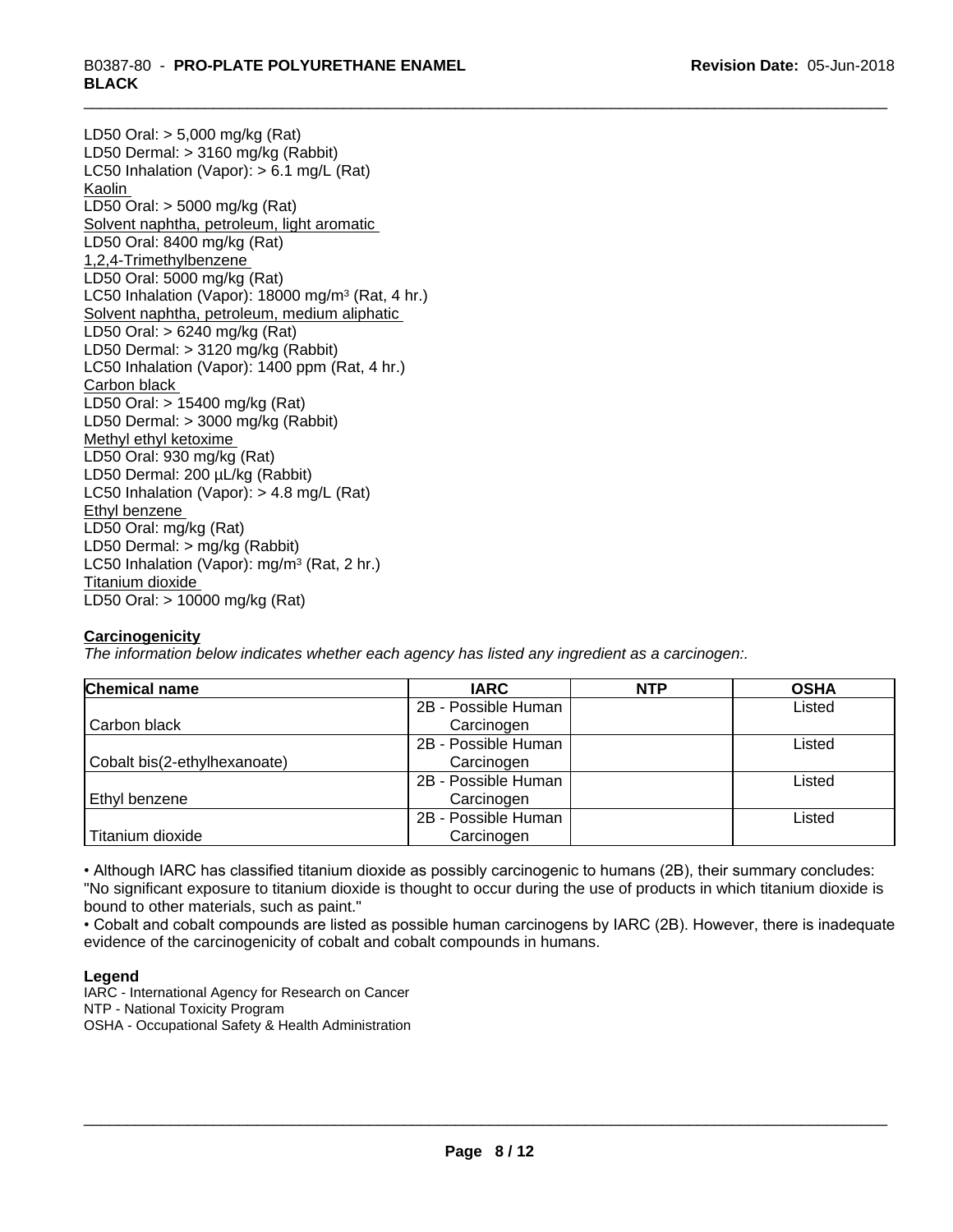# **12. ECOLOGICAL INFORMATION**

# **Ecotoxicity Effects**

The environmental impact of this product has not been fully investigated.

## **Product Information**

#### **Acute Toxicity to Fish**

No information available

#### **Acute Toxicity to Aquatic Invertebrates**

No information available

#### **Acute Toxicity to Aquatic Plants**

No information available

## **Persistence / Degradability**

No information available.

#### **Bioaccumulation**

No information available.

#### **Mobility in Environmental Media**

No information available.

#### **Ozone**

No information available

## **Component Information**

## **Acute Toxicity to Fish**

Methyl ethyl ketoxime LC50: 48 mg/L (Bluegill sunfish - 96 hr.) Ethyl benzene LC50: 12.1 mg/L (Fathead Minnow - 96 hr.) Titanium dioxide  $LC50:$  > 1000 mg/L (Fathead Minnow - 96 hr.)

#### **Acute Toxicity to Aquatic Invertebrates**

Methyl ethyl ketoxime EC50: 750 mg/L (Daphnia magna - 48 hr.) Ethyl benzene EC50: 1.8 mg/L (Daphnia magna - 48 hr.)

## **Acute Toxicity to Aquatic Plants**

Ethyl benzene EC50: 4.6 mg/L (Green algae (Scenedesmus subspicatus), 72 hrs.)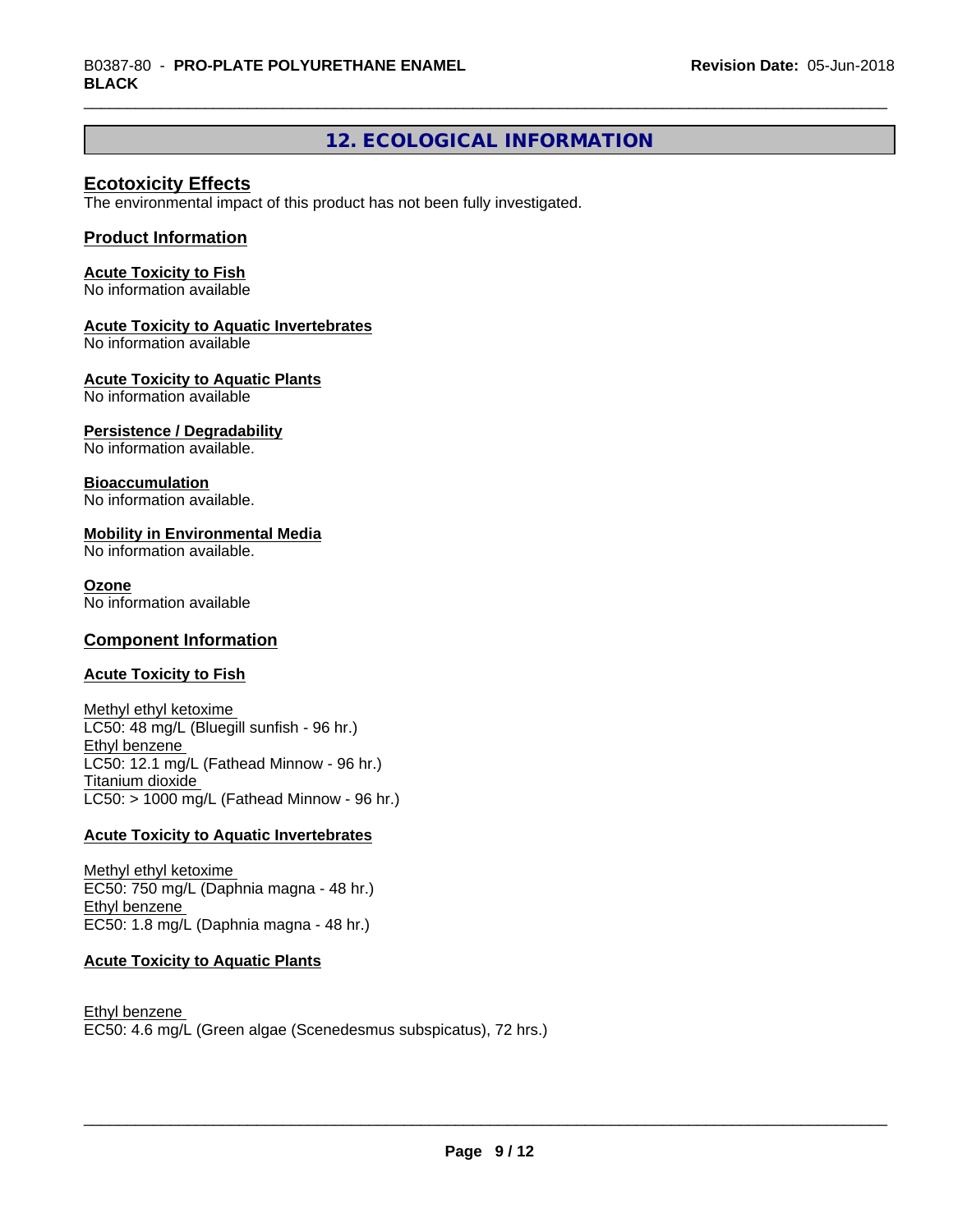|                                                                                                                          | 13. DISPOSAL CONSIDERATIONS                                                                                                                                                                                                       |
|--------------------------------------------------------------------------------------------------------------------------|-----------------------------------------------------------------------------------------------------------------------------------------------------------------------------------------------------------------------------------|
| <b>Waste Disposal Method</b>                                                                                             | Dispose of in accordance with federal, state, and local regulations. Local<br>requirements may vary, consult your sanitation department or state-designated<br>environmental protection agency for more disposal options.         |
| <b>Empty Container Warning</b>                                                                                           | Emptied containers may retain product residue. Follow label warnings even after<br>container is emptied. Residual vapors may explode on ignition.                                                                                 |
|                                                                                                                          | <b>14. TRANSPORT INFORMATION</b>                                                                                                                                                                                                  |
| <b>DOT</b><br><b>Proper Shipping Name</b><br><b>Hazard class</b><br>UN-No.<br><b>Packing Group</b><br><b>Description</b> | <b>PAINT</b><br>3<br>UN1263<br>Ш<br>UN1263, PAINT, 3, III, Marine Pollutant (Stoddard solvent, Solvent naphtha,<br>petroleum, medium aliphatic)                                                                                   |
|                                                                                                                          | In the US this material may be reclassified as a Combustible Liquid and is not regulated in containers of less than<br>119 gallons (450 liters) via surface transportation (refer to 49CFR173.120(b)(2) for further information). |
| <b>ICAO / IATA</b>                                                                                                       | Contact the preparer for further information.                                                                                                                                                                                     |
|                                                                                                                          |                                                                                                                                                                                                                                   |

# **IMDG / IMO** Contact the preparer for further information.

**15. REGULATORY INFORMATION**

# **International Inventories**

| <b>TSCA: United States</b> | Yes - All components are listed or exempt. |
|----------------------------|--------------------------------------------|
| <b>DSL: Canada</b>         | Yes - All components are listed or exempt. |

# **Federal Regulations**

# **SARA 311/312 hazardous categorization**

| Acute health hazard               | Yes |
|-----------------------------------|-----|
| Chronic Health Hazard             | Yes |
| Fire hazard                       | Yes |
| Sudden release of pressure hazard | Nο  |
| Reactive Hazard                   | N٥  |

#### **SARA 313**

Section 313 of Title III of the Superfund Amendments and Reauthorization Act of 1986 (SARA). This product contains a chemical or chemicals which are subject to the reporting requirements of the Act and Title 40 of the Code of Federal Regulations, Part 372:

| <b>Chemical name</b> | CAS No. | Weight-% | <b>CERCLA/SARA 313</b><br>(de minimis concentration) |
|----------------------|---------|----------|------------------------------------------------------|
|                      |         |          |                                                      |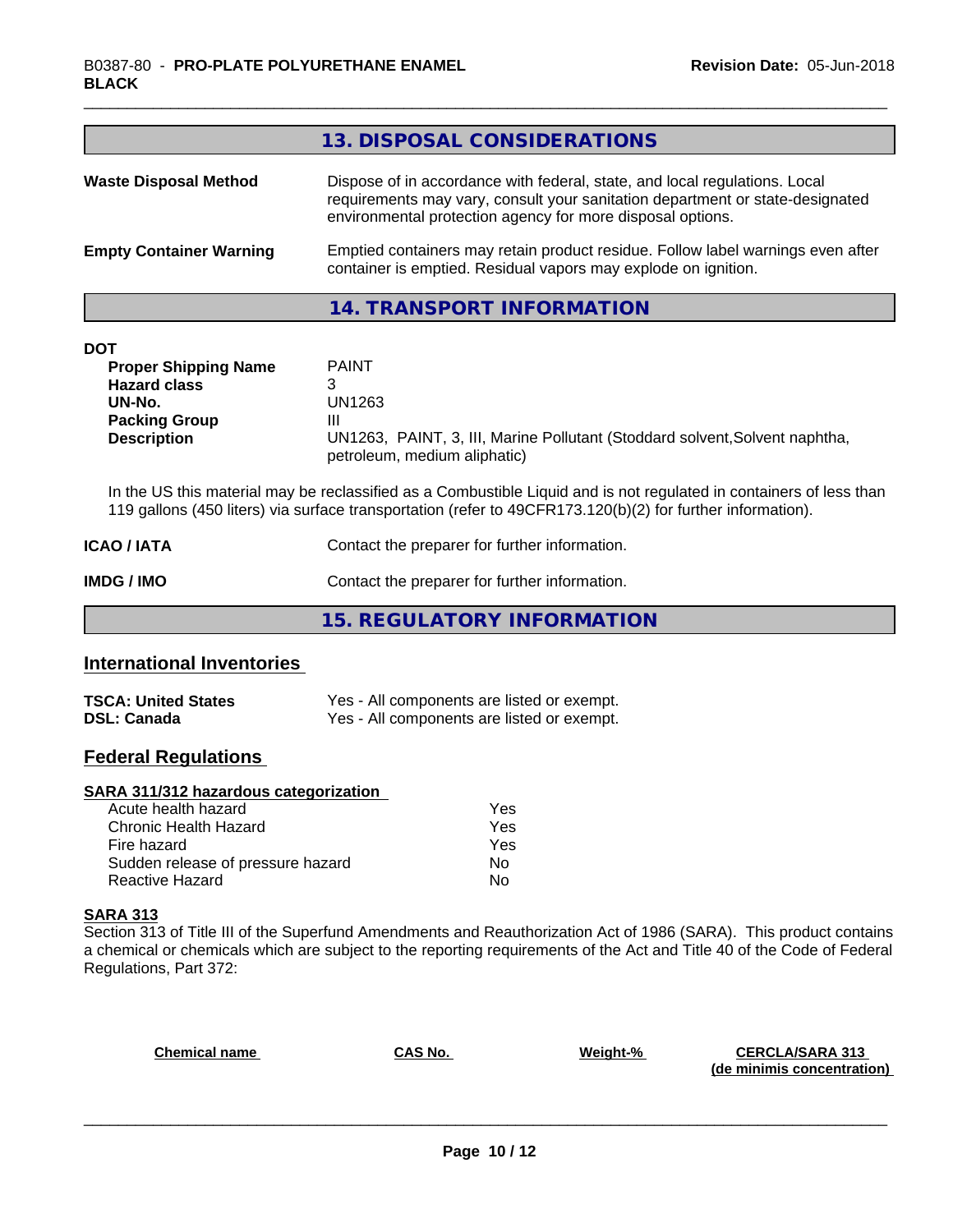| 1,2,4-Trimethylbenzene | 95-63-6  |     | ب      |  |
|------------------------|----------|-----|--------|--|
| Ethyl benzene          | 100-41-4 | υ.c | . U. . |  |

**Clean Air Act,Section 112 Hazardous Air Pollutants (HAPs) (see 40 CFR 61)** This product contains the following HAPs:

| <b>Chemical name</b> | CAS No.  | Weight-% | <b>Hazardous Air Pollutant</b><br>(HAP) |
|----------------------|----------|----------|-----------------------------------------|
| Ethyl benzene        | 100-41-4 | 0.5      | Listed                                  |

#### **US State Regulations**

#### **California Proposition 65**

**AN** WARNING: Cancer and Reproductive Harm– www.P65warnings.ca.gov

#### **State Right-to-Know**

| <b>Chemical name</b>   | <b>Massachusetts</b> | <b>New Jersey</b> | Pennsylvania |
|------------------------|----------------------|-------------------|--------------|
| Stoddard solvent       |                      |                   |              |
| Limestone              |                      |                   |              |
| Kaolin                 |                      |                   |              |
| 1,2,4-Trimethylbenzene |                      |                   |              |
| Carbon black           |                      |                   |              |

#### **Legend**

X - Listed

# **16. OTHER INFORMATION**

| HMIS | Health: $1^*$ | <b>Flammability: 2</b> | <b>Reactivity: 0 PPE: -</b> |  |
|------|---------------|------------------------|-----------------------------|--|
|      |               |                        |                             |  |

#### **HMIS Legend**

- 0 Minimal Hazard
- 1 Slight Hazard
- 2 Moderate Hazard
- 3 Serious Hazard
- 4 Severe Hazard
- \* Chronic Hazard

X - Consult your supervisor or S.O.P. for "Special" handling instructions.

*Note: The PPE rating has intentionally been left blank. Choose appropriate PPE that will protect employees from the hazards the material will present under the actual normal conditions of use.*

*Caution: HMISÒ ratings are based on a 0-4 rating scale, with 0 representing minimal hazards or risks, and 4 representing significant hazards or risks. Although HMISÒ ratings are not required on MSDSs under 29 CFR 1910.1200, the preparer, has chosen to provide them. HMISÒ ratings are to be used only in conjunction with a fully implemented HMISÒ program by workers who have received appropriate HMISÒ training. HMISÒ is a registered trade and service mark of the NPCA. HMISÒ materials may be purchased exclusively from J. J. Keller (800) 327-6868.*

 **WARNING!** If you scrape, sand, or remove old paint, you may release lead dust. LEAD IS TOXIC. EXPOSURE TO LEAD DUST CAN CAUSE SERIOUS ILLNESS, SUCH AS BRAIN DAMAGE, ESPECIALLY IN CHILDREN. PREGNANT WOMEN SHOULD ALSO AVOID EXPOSURE.Wear a NIOSH approved respirator to control lead